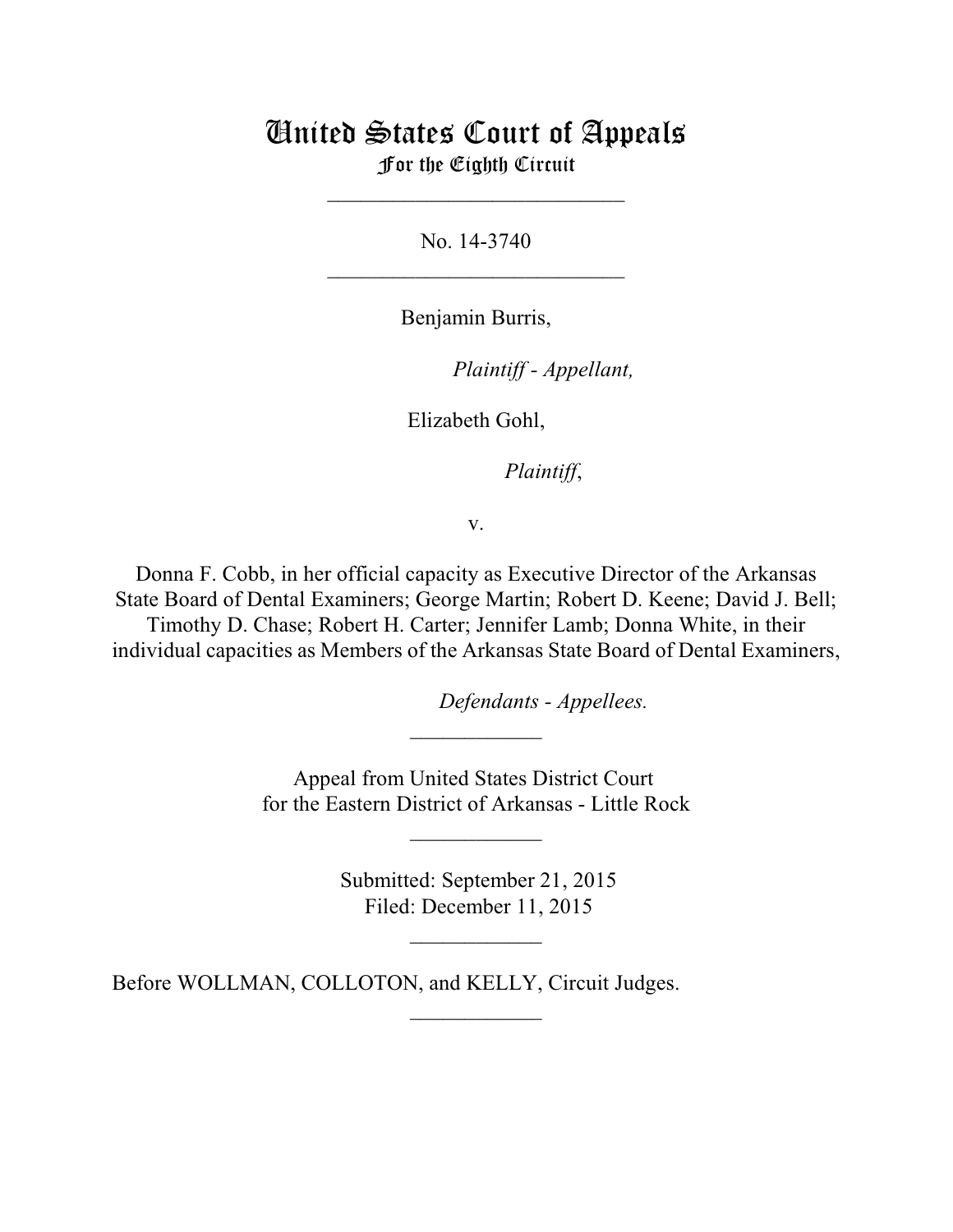COLLOTON, Circuit Judge.

Benjamin Burris is a dentist in Arkansas who owns two corporations that operate eleven orthodontic offices in the state. He holds a license from the State as an orthodontic specialist but also provided low-cost teeth-cleaning services to nonorthodontic patients at several of his offices during 2013. The cleanings were performed by dental hygienists under the supervision of orthodontists.

In a letter dated June 2013, the Arkansas State Board of Dental Examiners informed Burris that his provision of teeth-cleaning services violated a requirement of the Arkansas Dental Practice Act that says a dentist with a specialty license "must limit his or her practice to the specialty in which he or she is licensed except in an emergency situation." Ark. Code Ann. § 17-82-305(g)(2). In response, Burris discontinued his teeth-cleaning program, and he eventually signed a consent order in which he agreed formally to stop providing teeth-cleaning services at his orthodontic offices unless they are rendered as part of orthodontic treatment.

Burris and another dentist (now deceased) then sued the Board's executive director, Donna Cobb, and members of the Board, alleging that the Board's enforcement of the Arkansas Dental Practice Act violates his rights under the Federal Constitution. The dentists sought a declaratory judgment and injunctive relief that would preclude enforcement of the Act. The executive director and Board members moved to dismiss the complaint for failure to state a claim, arguing that the dentists failed to exhaust administrative remedies as required by the Arkansas Administrative Procedures Act, that the constitutional claims were not ripe for judicial review, and that Burris waived his claims by voluntarily signing the consent order.

The district court did not address the points urged by the defendants but dismissed the complaint without prejudice on a different ground not raised by the parties. The court concluded that it should abstain from deciding the case pursuant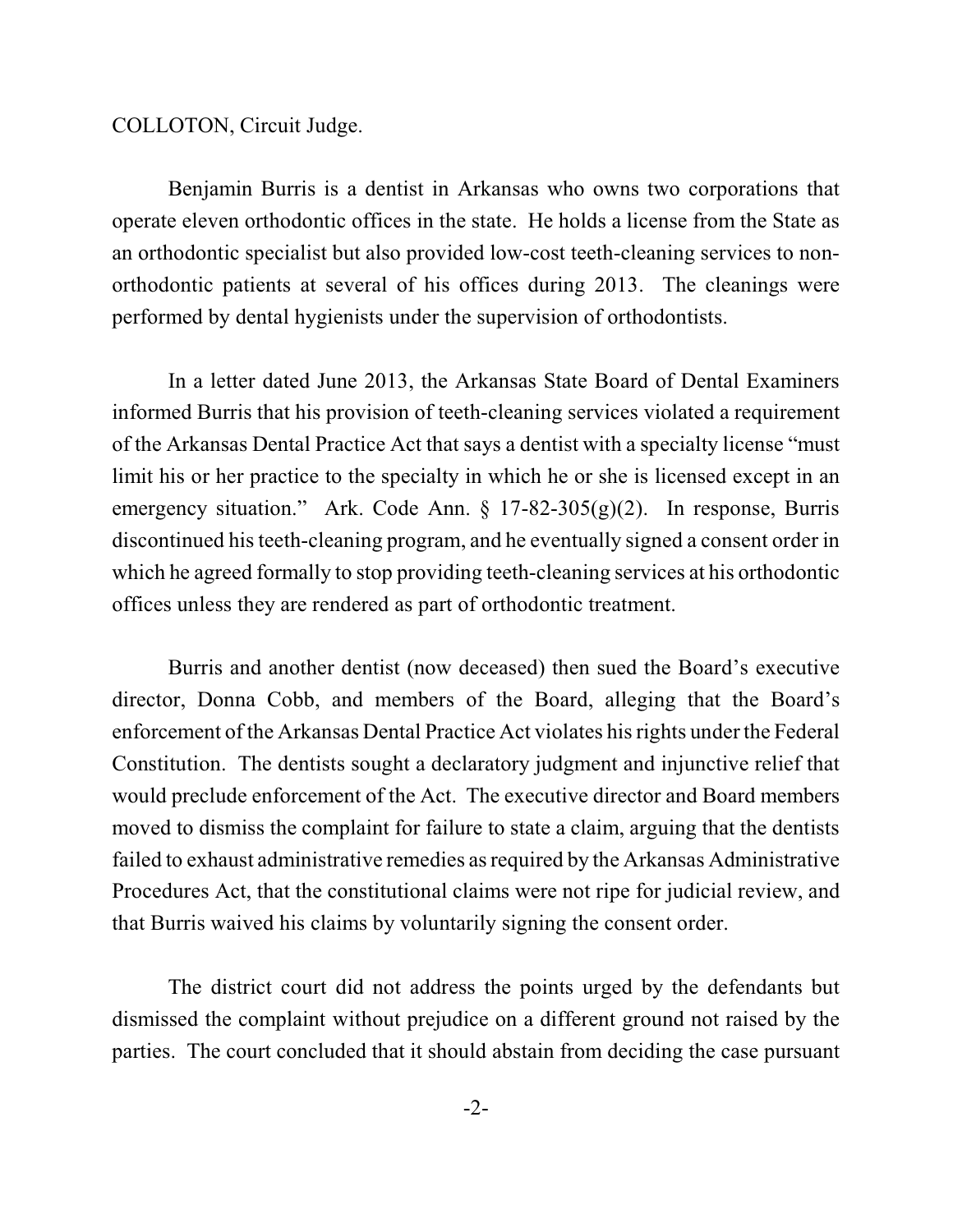to the doctrine established by *Railroad Commission of Texas v. Pullman Co.*, 312 U.S. 496 (1941). As described by this court, "*Pullman* requires a federal court to refrain from exercising jurisdiction when the case involves a potentially controlling issue of state law that is unclear, and the decision of this issue by the state courts could avoid or materially alter the need for a decision on federal constitutional grounds." *Moe v. Brookings Cty.*, 659 F.2d 880, 883 (8th Cir. 1981). The district court reasoned that Arkansas law is susceptible to an interpretation that would avoid any federal constitutional question in this case: "The Arkansas courts may fairly determine that the Board exceeded its statutory authority in promulgating the rules and regulations of the [Act], or that Dr. Burris was qualified to carry out the practices at issue, thereby obviating the federal constitutional inquiries." *Burris v. Cobb*, No. 4:14CV00319 BSM, 2014 WL 5795790, at \*2 (E.D. Ark. Nov. 6, 2014).

Burris argues on appeal that the district court abused its discretion by abstaining under the *Pullman* doctrine, because the Arkansas statute is clear and not susceptible to any interpretation that would avoid the constitutional questions raised in his complaint. The executive director and Board members do not defend the district court's rationale and agree that Burris's provision of teeth-cleaning services was plainly prohibited by the Act. The district court did not offer any plausible interpretation of the Act under which a licensed orthodontist such as Burris is permitted to practice general dentistry, including teeth-cleaning, outside of an emergency situation. We agree with the parties that the statute is clear. Except in an emergency, Arkansas law requires that Burris "must limit his . . . practice to the specialty in which he . . . is licensed." Ark. Code Ann.  $\S 17-82-305(g)(2)$ . Because there is no ambiguity and thus no unsettled question of state law, *Pullman* abstention is not appropriate here. *City of Houston v. Hill*, 482 U.S. 451, 468 (1987); *Nat'l City Lines, Inc. v. LLC Corp.*, 687 F.2d 1122, 1126 (8th Cir. 1982).

The Board's executive director and members urge us to affirm the dismissal of Burris's complaint on other grounds raised in their motion to dismiss. The district